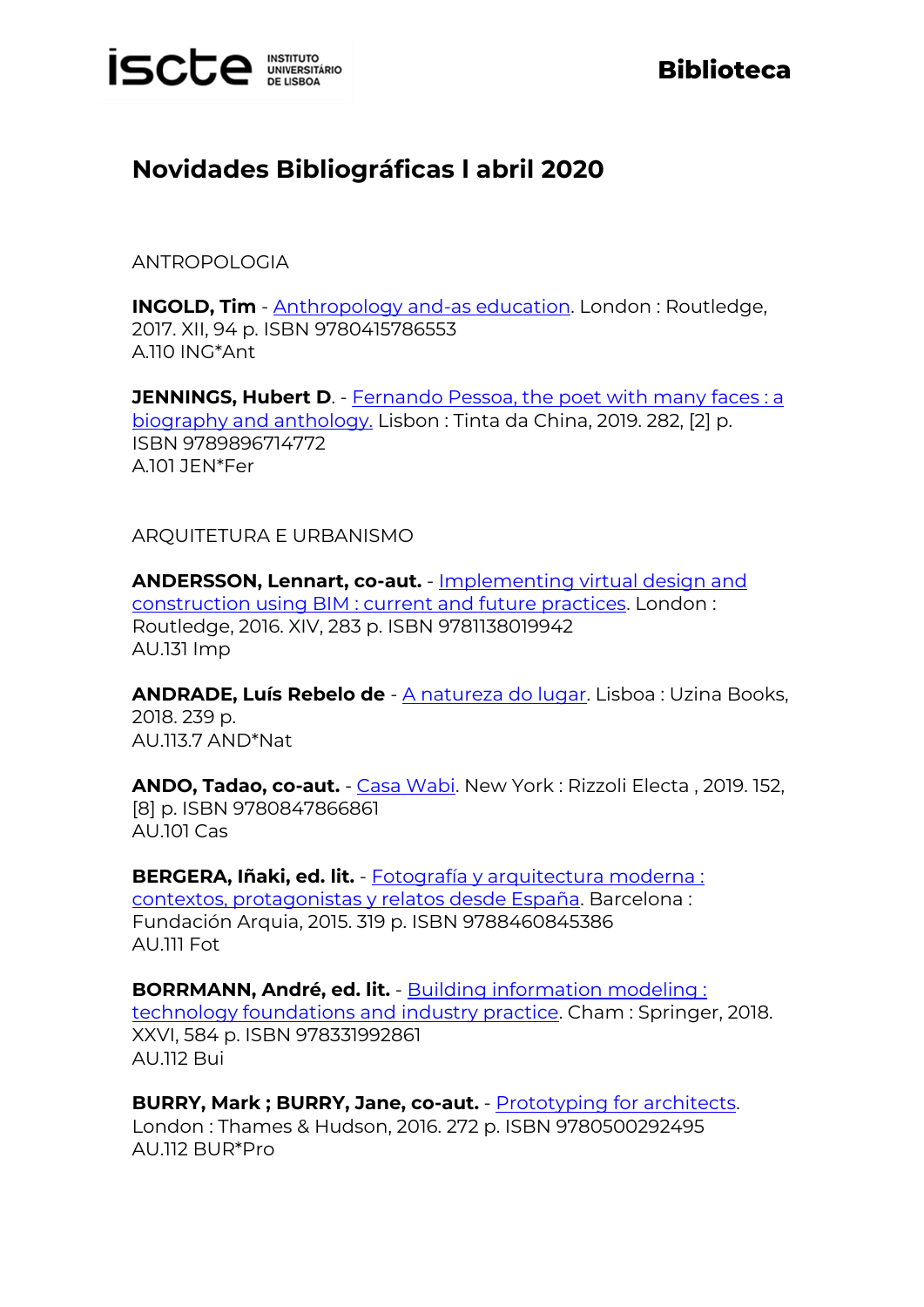

**COOKE, Catherine ; KAZUS, Igor, co-aut.** - [Soviet architectural](https://catalogo.biblioteca.iscte-iul.pt/cgi-bin/koha/opac-detail.pl?biblionumber=105325)  [competitions : 1920s-1930s.](https://catalogo.biblioteca.iscte-iul.pt/cgi-bin/koha/opac-detail.pl?biblionumber=105325) London : Phaidon Press, 1994. 117 p. ISBN 1854548301 AU.150 COO\*Sov

**KARA, Hanif, ed. lit. ; BOSIA, Daniel, ed. lit.** - [Design engineering](https://catalogo.biblioteca.iscte-iul.pt/cgi-bin/koha/opac-detail.pl?biblionumber=105334)  [refocused.](https://catalogo.biblioteca.iscte-iul.pt/cgi-bin/koha/opac-detail.pl?biblionumber=105334) Chichester : John Wiley, 2016. 240 p. ISBN 9781119164876 AU.131 KAR\*Des

**KIENAST, Dieter ; VOGT, Christian, co-aut.** - [Parks und friedhöfe.](https://catalogo.biblioteca.iscte-iul.pt/cgi-bin/koha/opac-detail.pl?biblionumber=105426) Basel : Birkhäuser - Verlag für Architektur, 2002. 298 p. ISBN 3764360305 AU.182 KIE\*Par

**NEL-LO, Oriol** - [A cidade em movimento : crise social e resposta](http://catalogo.biblioteca.iscte-iul.pt/cgi-bin/koha/opac-detail.pl?biblionumber=105224)  [cidadã .](http://catalogo.biblioteca.iscte-iul.pt/cgi-bin/koha/opac-detail.pl?biblionumber=105224) Lisboa : Tigre de Papel, 2018. 235 p. ISBN 9789899997424 AU.170 ORI\*Cid

**NEVES, José Manuel das, ed. lit.** - [Branco Cavaleiro : stone glass](https://catalogo.biblioteca.iscte-iul.pt/cgi-bin/koha/opac-detail.pl?biblionumber=105014)  [metal, brick ceramics etics, wood concrete cork.](https://catalogo.biblioteca.iscte-iul.pt/cgi-bin/koha/opac-detail.pl?biblionumber=105014) Lisboa : Uzina Books, 2018. 239 p. ISBN 9789898875075 AU.113.7 Bra

**PRATA, Hugo** - [Manual de manutenção de edifícios : guia prático.](https://catalogo.biblioteca.iscte-iul.pt/cgi-bin/koha/opac-detail.pl?biblionumber=105091) Porto : Publindústria, Edições Técnicas, 2014. 451 p. ISBN 9789897230691 AU.133 PRA\*Man

**ROGERS, Richard** - [A place for all people : life, architecture and the fair](https://catalogo.biblioteca.iscte-iul.pt/cgi-bin/koha/opac-detail.pl?biblionumber=105345)  [society.](https://catalogo.biblioteca.iscte-iul.pt/cgi-bin/koha/opac-detail.pl?biblionumber=105345) Edinburgh : Canongate Books, 2017. 336 p. ISBN 9781782116936 AU.101 ROG\*Pla

**SARAIVA, Graça Amaral Neto ; ALMEIDA, Ana Ferreira de, coaut.** - [Árvores na cidade : roteiro das árvores classificadas de Lisboa.](https://catalogo.biblioteca.iscte-iul.pt/cgi-bin/koha/opac-detail.pl?biblionumber=105138) Lisboa : By the Book, 2018. 183 [1], p. ISBN 9789898614353 AU.182 SAR\*Árv

**SPILLER, Neil** - [Architecture and surrealism : a blistering romance.](https://catalogo.biblioteca.iscte-iul.pt/cgi-bin/koha/opac-detail.pl?biblionumber=105327) London : Thames & Hudson, 2016. 256 p. ISBN 9780500343203 AU.113.7 SPI\*Arc

**SPILLER, Neil, ed. lit. ; CLEAR, Nic, ed. lit.** - [Educating architects : how](https://catalogo.biblioteca.iscte-iul.pt/cgi-bin/koha/opac-detail.pl?biblionumber=105018)  [tomorrow's practitioners will learn today.](https://catalogo.biblioteca.iscte-iul.pt/cgi-bin/koha/opac-detail.pl?biblionumber=105018) London : Thames & Hudson, 2014. [9], 352 p. ISBN 9780500343005 AU.110 Edu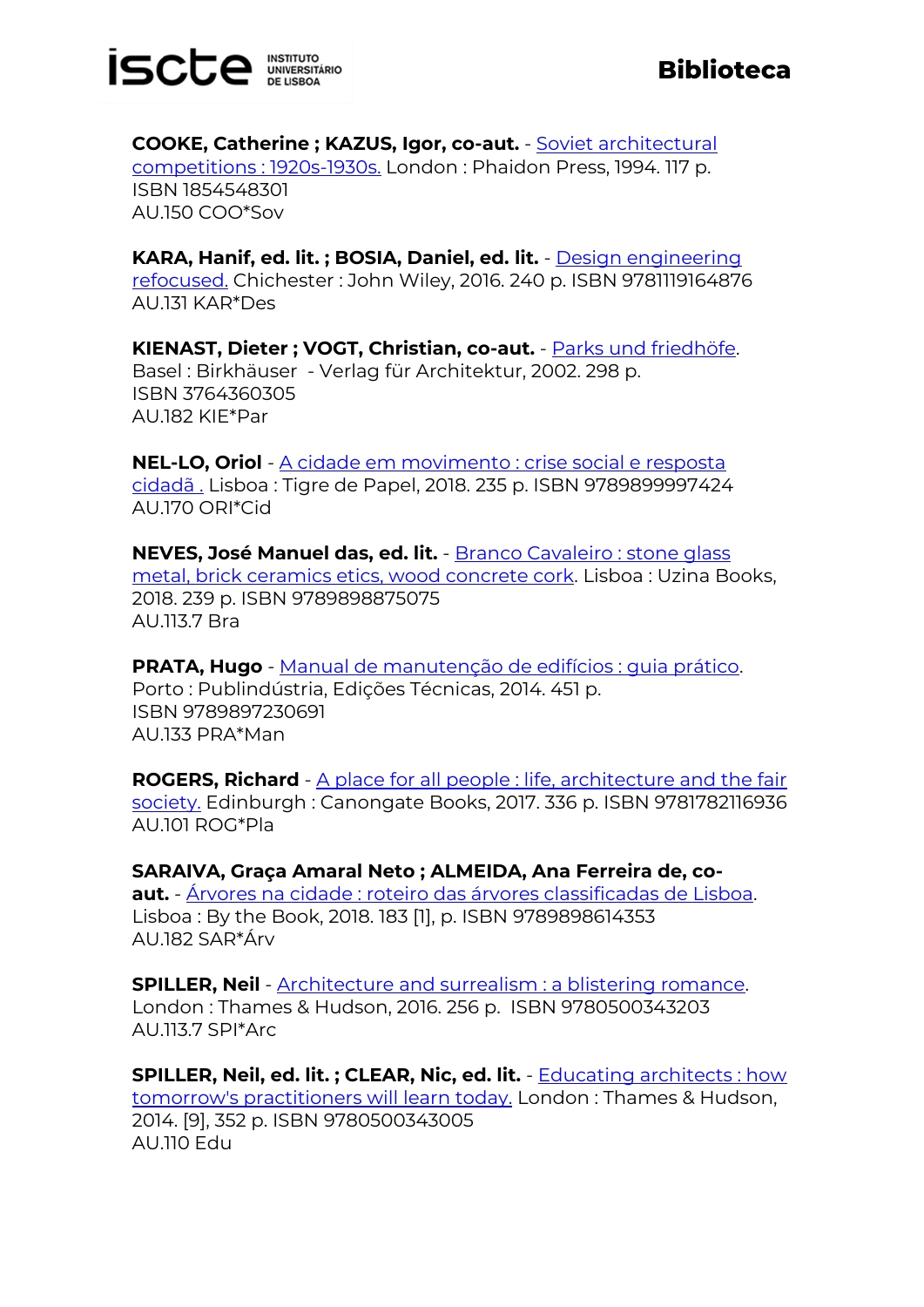

**STIERLI, Martino** - Montage and the Metropolis : architecture, [modernity, and the representation of space.](https://catalogo.biblioteca.iscte-iul.pt/cgi-bin/koha/opac-detail.pl?biblionumber=105336) New Haven: Yale University Press, 2018. 305 p. ISBN 9780300248340 AU.174 STI\*Mon

**VOGT, Günther** - [Miniature and panorama : Vogt Landscape](https://catalogo.biblioteca.iscte-iul.pt/cgi-bin/koha/opac-detail.pl?biblionumber=105343)  [Architects, Projects 2000-12.](https://catalogo.biblioteca.iscte-iul.pt/cgi-bin/koha/opac-detail.pl?biblionumber=105343) Zürich : Lars Müller Publishers, 2012. 607 p. ISBN 9783037782330 AU.182 VOG\*Min

**WOODMAN, Ellis** - [Modernity and reinvention : the architecture of](https://catalogo.biblioteca.iscte-iul.pt/cgi-bin/koha/opac-detail.pl?biblionumber=105324)  [James Gowan](https://catalogo.biblioteca.iscte-iul.pt/cgi-bin/koha/opac-detail.pl?biblionumber=105324) . London : Black Dog Publishing, 2008. 235 p. ISBN 9781906155285 AU.113.7 WOO\*Mod

CIÊNCIAS E TECNOLOGIAS DA INFORMAÇÃO

**ALEXANDER, Michael** - [Excel® dasboards & reports for dummies.](https://catalogo.biblioteca.iscte-iul.pt/cgi-bin/koha/opac-detail.pl?biblionumber=104013) Hoboken : John Wiley , 2016. XIII, 360, [10] p. ISBN 9781119076766 CTI.130 ALE\*Exc 3ªed

**BOSTROM, Nick** - [Superinteligência : caminhos, perigos,](https://catalogo.biblioteca.iscte-iul.pt/cgi-bin/koha/opac-detail.pl?biblionumber=105355)  [estratégias.](https://catalogo.biblioteca.iscte-iul.pt/cgi-bin/koha/opac-detail.pl?biblionumber=105355) Lisboa : Relógio D'Água, 2019. 457 p. ISBN 9789896419448 CTI.161 BOS\*Sup

**CHELLAPPA, Rama, ed. lit. ; THEODORIDIS, Sergios, ed. lit.** - [Image](https://catalogo.biblioteca.iscte-iul.pt/cgi-bin/koha/opac-detail.pl?biblionumber=105337)  [and video processing and analysis and computer vision.](https://catalogo.biblioteca.iscte-iul.pt/cgi-bin/koha/opac-detail.pl?biblionumber=105337) London : Academic Press, 2018. XX, 435 p. ISBN 9780128118894 CTI.163.1 Ima,4

**DUBOIS, Eric** - **Multidimensional signal and color image processing** [using lattices.](https://catalogo.biblioteca.iscte-iul.pt/cgi-bin/koha/opac-detail.pl?biblionumber=105019) Chichester : John Wiley, 2019. XIV, 333 p. ISBN 9781119111764 CTI.163 DUB\*Mul

**FRY, Hannah** - [Olá futuro : como ser humano na era dos algoritmos.](https://catalogo.biblioteca.iscte-iul.pt/cgi-bin/koha/opac-detail.pl?biblionumber=105223) Lisboa : Planeta, 2019. 317 p. ISBN 9789897772917 CTI.164 FRY\*Olá

**HAFF, Gordon** - How open source ate software : understand the open [source movement and so much more.](https://catalogo.biblioteca.iscte-iul.pt/cgi-bin/koha/opac-detail.pl?biblionumber=104116) [S.l.] : Apress, 2018. XVII, 180 p. ISBN 9781484238936 CTI.130 HAF\*How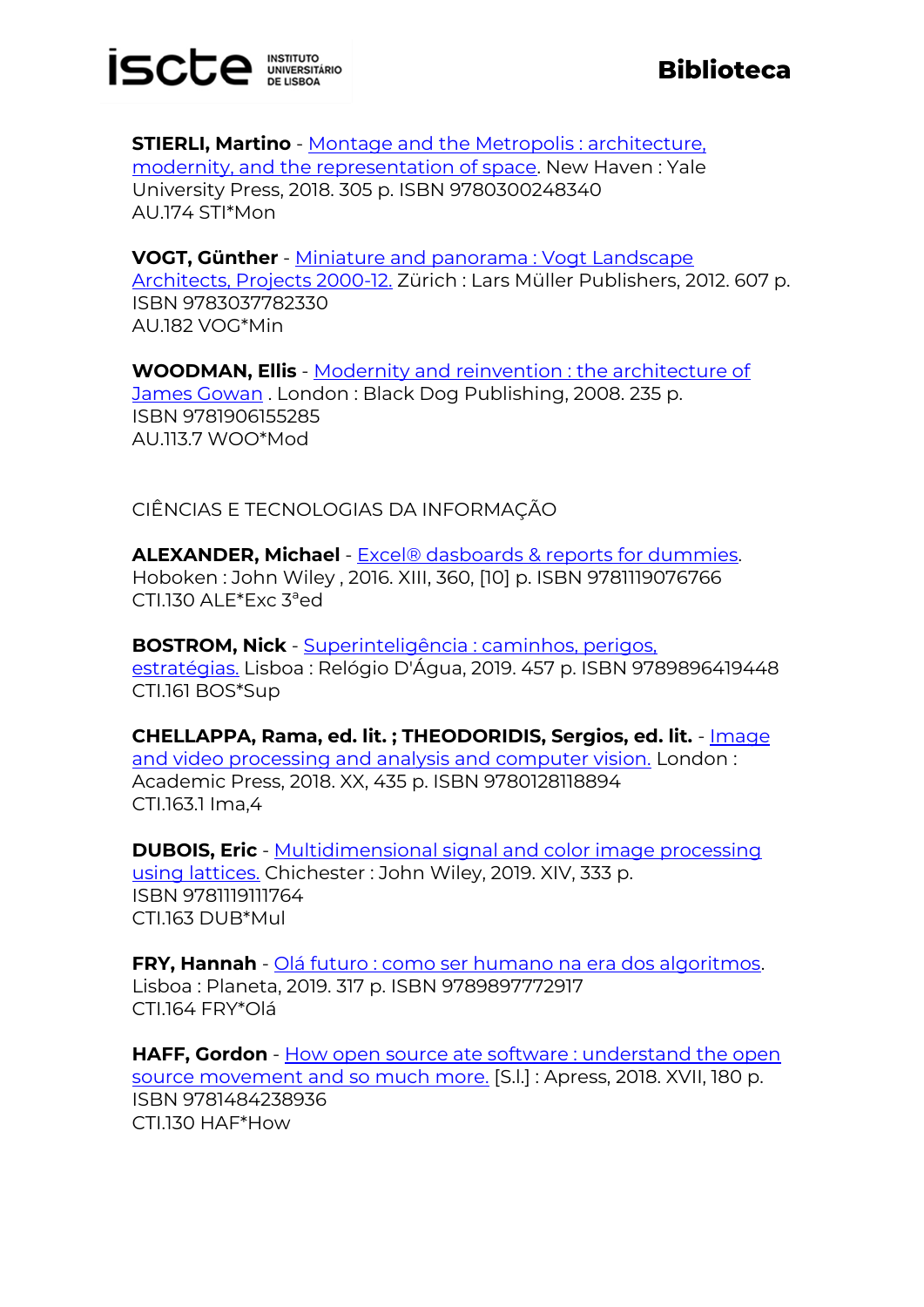

**ISIKDAG, Umit** - [Enhanced building information models : using IoT](https://catalogo.biblioteca.iscte-iul.pt/cgi-bin/koha/opac-detail.pl?biblionumber=105305)  [services and integration patterns.](https://catalogo.biblioteca.iscte-iul.pt/cgi-bin/koha/opac-detail.pl?biblionumber=105305) Cham : Springer, 2015. 121, p. ISBN 9783319218250 CTI.141 ISI\*Enh

**REESE, Byron** - [The fourth age : smart robots, conscious computers,](https://catalogo.biblioteca.iscte-iul.pt/cgi-bin/koha/opac-detail.pl?biblionumber=105396)  [and the future of humanity.](https://catalogo.biblioteca.iscte-iul.pt/cgi-bin/koha/opac-detail.pl?biblionumber=105396) New York : Atria Books, 2018. XIV, 320 p. ISBN 9781501158568 CTI.161 REE\*Fou

DIREITO

**FORSTHOFF, Ernst** - [Estado de derecho en mutación : trabajos](https://catalogo.biblioteca.iscte-iul.pt/cgi-bin/koha/opac-detail.pl?biblionumber=104737)  [constitucionales 1954-1973.](https://catalogo.biblioteca.iscte-iul.pt/cgi-bin/koha/opac-detail.pl?biblionumber=104737) Madrid : Tecnos, 2015. LX, 455, [20] p. ISBN 9788430962808 D.121 FOR\*Est

**MAIA, Pedro** - [Voto e corporate governance : um novo paradigma](https://catalogo.biblioteca.iscte-iul.pt/cgi-bin/koha/opac-detail.pl?biblionumber=105347)  [para a sociedade anónima.](https://catalogo.biblioteca.iscte-iul.pt/cgi-bin/koha/opac-detail.pl?biblionumber=105347) Coimbra : Almedina, 2019. [10], 963 p. ISBN 9789724080031 D.132 MAI\*Vot

ECONOMIA

**JENKINS, Kirsten E. H., ed. lit. ; HOPKINS, Debbie, ed. lit**. - [Transitions](https://catalogo.biblioteca.iscte-iul.pt/cgi-bin/koha/opac-detail.pl?biblionumber=105398)  [in energy efficiency and demand : the emerge, diffusion and impact of](https://catalogo.biblioteca.iscte-iul.pt/cgi-bin/koha/opac-detail.pl?biblionumber=105398)  [low-carbon innovation.](https://catalogo.biblioteca.iscte-iul.pt/cgi-bin/koha/opac-detail.pl?biblionumber=105398) London : Routledge, 2019. XX, 279 p. ISBN 9780815356783 E.204 Tra,1

**NORDHAUS, William** - [The climate Casino : risk, uncertainty, and](https://catalogo.biblioteca.iscte-iul.pt/cgi-bin/koha/opac-detail.pl?biblionumber=105395)  [economics for a warming world.](https://catalogo.biblioteca.iscte-iul.pt/cgi-bin/koha/opac-detail.pl?biblionumber=105395) New Haven : Yale University Press, 2013. XIII, 378 p. ISBN 9780300212648 E.204 NOR\*Cli

**OWEN, Richard, ed. lit. ; BESSANT, John, ed. lit. ; HEINTZ, Maggy, ed. lit.** - [Responsible innovation : managing the responsible emergence](https://catalogo.biblioteca.iscte-iul.pt/cgi-bin/koha/opac-detail.pl?biblionumber=105392) of [science and innovation in society.](https://catalogo.biblioteca.iscte-iul.pt/cgi-bin/koha/opac-detail.pl?biblionumber=105392) Chichester : Wiley-Blackwell, 2013. XXIV, 281 p. ISBN 9781119966357 E.171 Res,3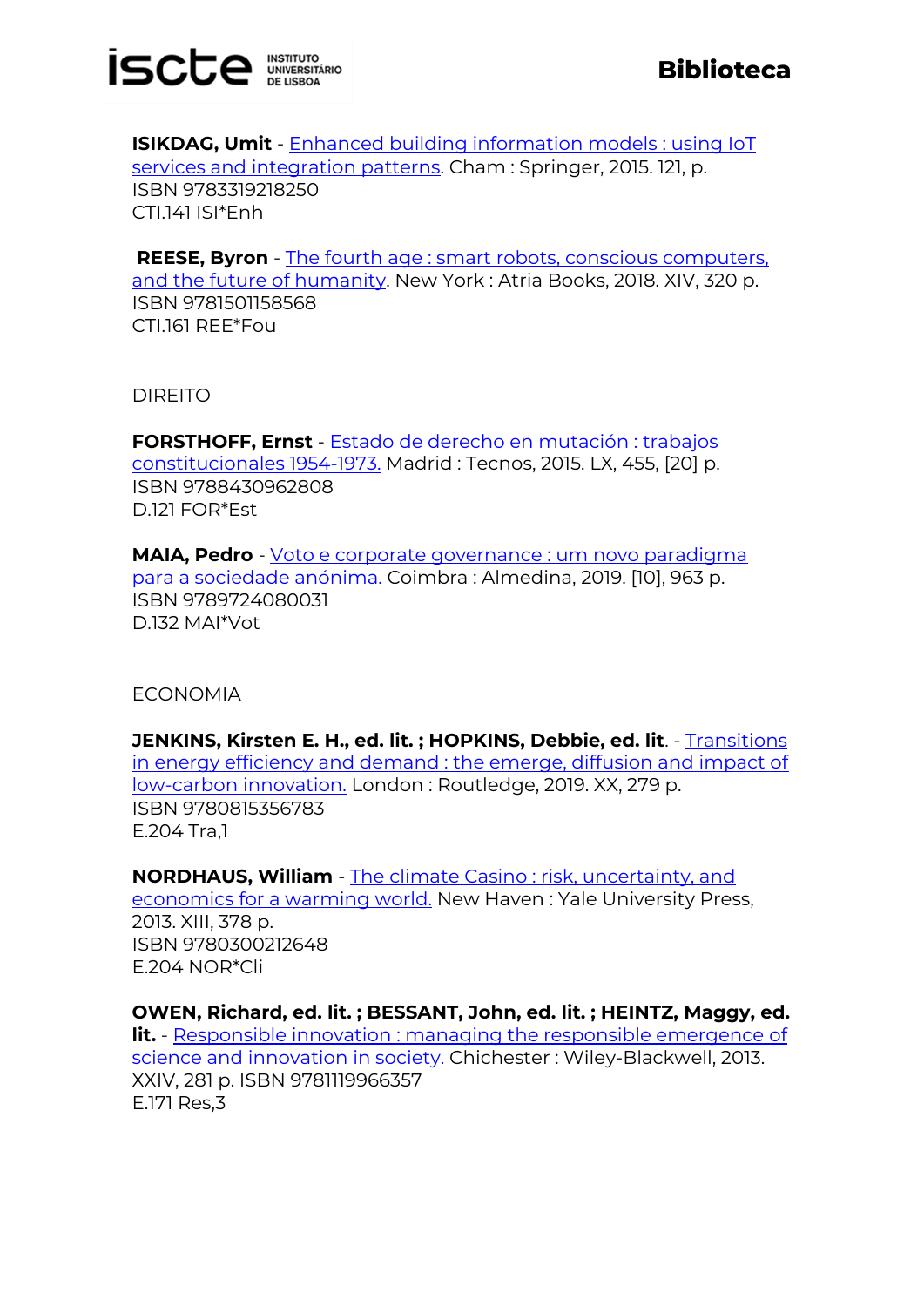

**RICH, Nathaniel** - [Losing earth : the decade we could have stopped](https://catalogo.biblioteca.iscte-iul.pt/cgi-bin/koha/opac-detail.pl?biblionumber=104643)  [climate change.](https://catalogo.biblioteca.iscte-iul.pt/cgi-bin/koha/opac-detail.pl?biblionumber=104643) New York : Picador, 2019. XII, 206 p. ISBN 9781529015836 E.204 RIC\*Los

ESTUDOS AFRICANOS

**HUNTER, Emma, ed. lit.** - [Citizenship, belonging, and political](https://catalogo.biblioteca.iscte-iul.pt/cgi-bin/koha/opac-detail.pl?biblionumber=104566)  [community in Africa : dialogues between past and present.](https://catalogo.biblioteca.iscte-iul.pt/cgi-bin/koha/opac-detail.pl?biblionumber=104566) Athens : Ohio University Press, 2016. X, 306 p. ISBN 9780821422571 EA.AGR 1 Cit,1

GESTÃO

**GUNZ, Hugh, ed. lit. ; LAZAROVA, Mila, ed. lit. ; MAYRHOFER, Wolfgang, ed. lit.** - [The Routledge companion to career studies](https://catalogo.biblioteca.iscte-iul.pt/cgi-bin/koha/opac-detail.pl?biblionumber=105329) . London : Routdlegde, 2020. XX\_VIII, 434 p. ISBN 9781138939776 G.170.3 Rou

**MUTHURAMAN, Subrahmanian** - [Compensation & reward](https://catalogo.biblioteca.iscte-iul.pt/cgi-bin/koha/opac-detail.pl?biblionumber=104193)  [management.](https://catalogo.biblioteca.iscte-iul.pt/cgi-bin/koha/opac-detail.pl?biblionumber=104193) Beau Bassin : LAP LAMBERT Academic Publishing, 2018. 286 p. ISBN 9786139924912 G.170.4 MUT\*Com

**STOLOWY, Hervé ; DING, Yuan, co-aut.** - [Financial accounting and](https://catalogo.biblioteca.iscte-iul.pt/cgi-bin/koha/opac-detail.pl?biblionumber=105331)  [reporting : a global perspective.](https://catalogo.biblioteca.iscte-iul.pt/cgi-bin/koha/opac-detail.pl?biblionumber=105331) Hampshire : Cengage, 2017. XXVIII, 660 p. ISBN 9781473740204 G.164 STO\*Fin

HISTÓRIA

**GRAHAM, Brian ; ASHWORTH, G. J., co-aut. ; TUNBRIDGE, J. E., coaut.** - [A geography of heritage : power, culture and economy.](https://catalogo.biblioteca.iscte-iul.pt/cgi-bin/koha/opac-detail.pl?biblionumber=105397) London : Arnold Press, 2000. V, [1], 284 p. ISBN 0340677783 H.123(0) GRA\*Geo

**MARQUES, A. H. de Oliveira ; DIAS, João José Alves, co-aut.** - A very [short history of Portugal.](https://catalogo.biblioteca.iscte-iul.pt/cgi-bin/koha/opac-detail.pl?biblionumber=104929) Lisbon : Tinta da China, 2019. 245, [2] p. ISBN 9789896714208 H.130 MAR\*Ver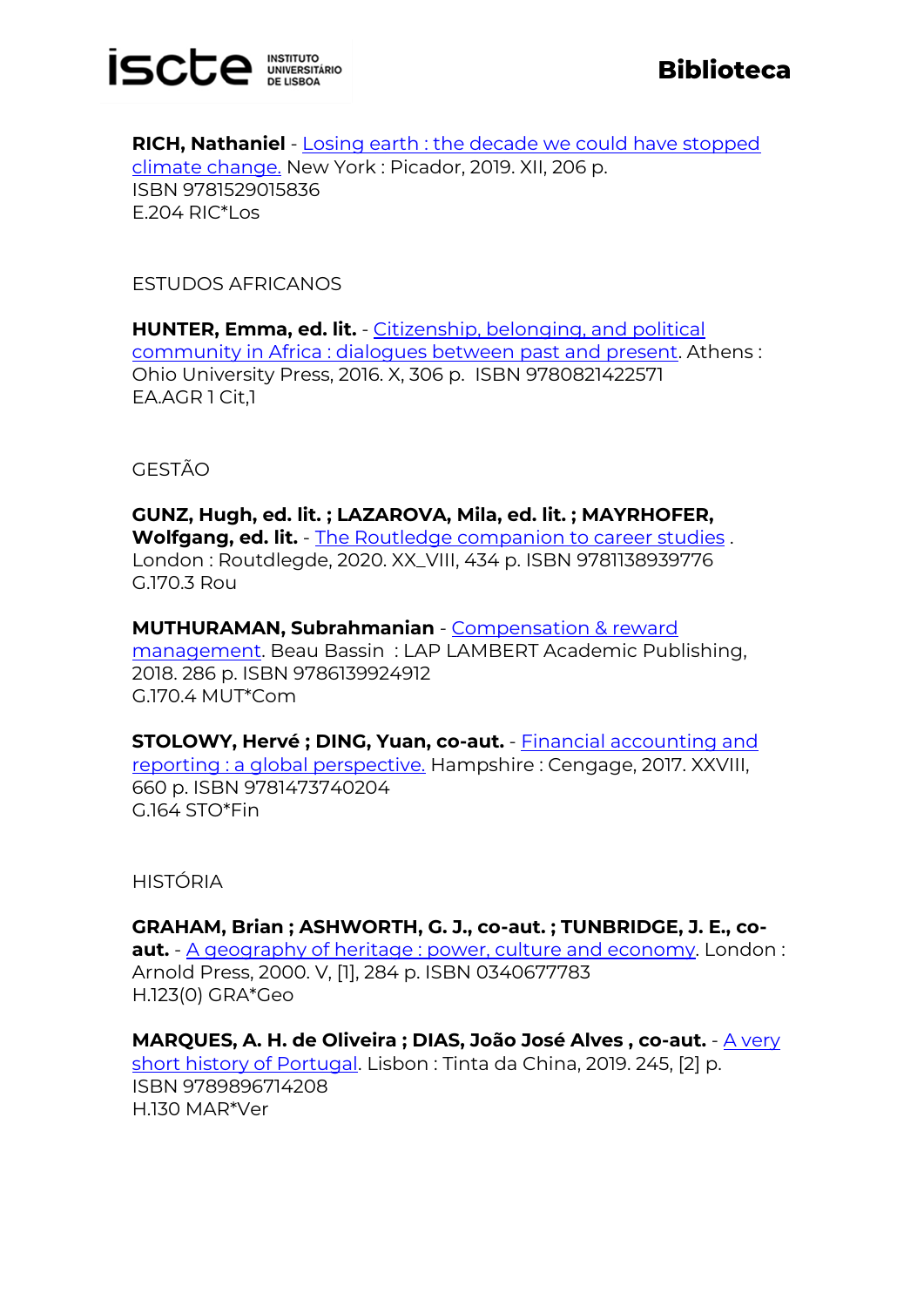

**MARQUES, A. H. de Oliveira ; DIAS, João José Alves, co-aut**. - [Histoire](https://catalogo.biblioteca.iscte-iul.pt/cgi-bin/koha/opac-detail.pl?biblionumber=104932)  [abrégée du Portugal.](https://catalogo.biblioteca.iscte-iul.pt/cgi-bin/koha/opac-detail.pl?biblionumber=104932) Lisboa : Tinta da China, 2018. 255, [1] p. ISBN 9789896714192 H.130 MAR\*Ver trd.fre

MÉTODOS QUANTITATIVOS

**BOGACHEV, Vladimir I.** - [Differentiable measures and the Malliavin](https://catalogo.biblioteca.iscte-iul.pt/cgi-bin/koha/opac-detail.pl?biblionumber=105022)  [calculus.](https://catalogo.biblioteca.iscte-iul.pt/cgi-bin/koha/opac-detail.pl?biblionumber=105022) Providence : American Mathematical Society, 2010. 488 p. MQ.114 BOG\*Dif

**BOGACHEV, V. I. ; SMOLYANOV, O. G., co-aut.** - [Topological vector](https://catalogo.biblioteca.iscte-iul.pt/cgi-bin/koha/opac-detail.pl?biblionumber=105021)  [spaces and their applications.](https://catalogo.biblioteca.iscte-iul.pt/cgi-bin/koha/opac-detail.pl?biblionumber=105021) Cham : Springer, 2017. 456 p. ISBN 9783319571164 MQ.114 BOG\*Top

**FROLICH, Markus ; SPERLICH, Stefan, co-aut.** - [Impact evaluation :](https://catalogo.biblioteca.iscte-iul.pt/cgi-bin/koha/opac-detail.pl?biblionumber=105065)  [treatment effects and causal analysis.](https://catalogo.biblioteca.iscte-iul.pt/cgi-bin/koha/opac-detail.pl?biblionumber=105065) Cambridge : Cambridge University Press, 2019. XII, 417 p. ISBN 9781107616066 MQ.130 FRO\*Imp

**HAIR JUNIOR, Joseph F., co-aut.** - [Multivariate data analysis.](https://catalogo.biblioteca.iscte-iul.pt/cgi-bin/koha/opac-detail.pl?biblionumber=105352) Hampshire : Cengage, 2019. XVIII, 813 p. ISBN 9781473756540 MQ.124 Mul 8ªed

**ROBERT, Christian P. ; CASELLA, George, co-aut**. - [Introducing Monte](https://catalogo.biblioteca.iscte-iul.pt/cgi-bin/koha/opac-detail.pl?biblionumber=105135)  [Carlo Methods with R.](https://catalogo.biblioteca.iscte-iul.pt/cgi-bin/koha/opac-detail.pl?biblionumber=105135) New York : Springer-Verlag, 2010. XIX, 283, [3] p. ISBN 9781441915757 MQ.124 ROB\*Int

**WALKER, Russell** - [From big data to big profits : sucess with data and](https://catalogo.biblioteca.iscte-iul.pt/cgi-bin/koha/opac-detail.pl?biblionumber=105427)  [analytics.](https://catalogo.biblioteca.iscte-iul.pt/cgi-bin/koha/opac-detail.pl?biblionumber=105427) New York : Oxford University Press, 2015. XXVIII, 283 p. ISBN 9780199378326 MQ.120 WAL\*Fro

PSICOLOGIA

**BASTIAN, Brock** - The other side of happiness : embracing a more [fearless approach to living.](https://catalogo.biblioteca.iscte-iul.pt/cgi-bin/koha/opac-detail.pl?biblionumber=105017) London : Penguin Books, 2019. XX, 188 p. ISBN 9780141982106 PS.120 BAS\*Oth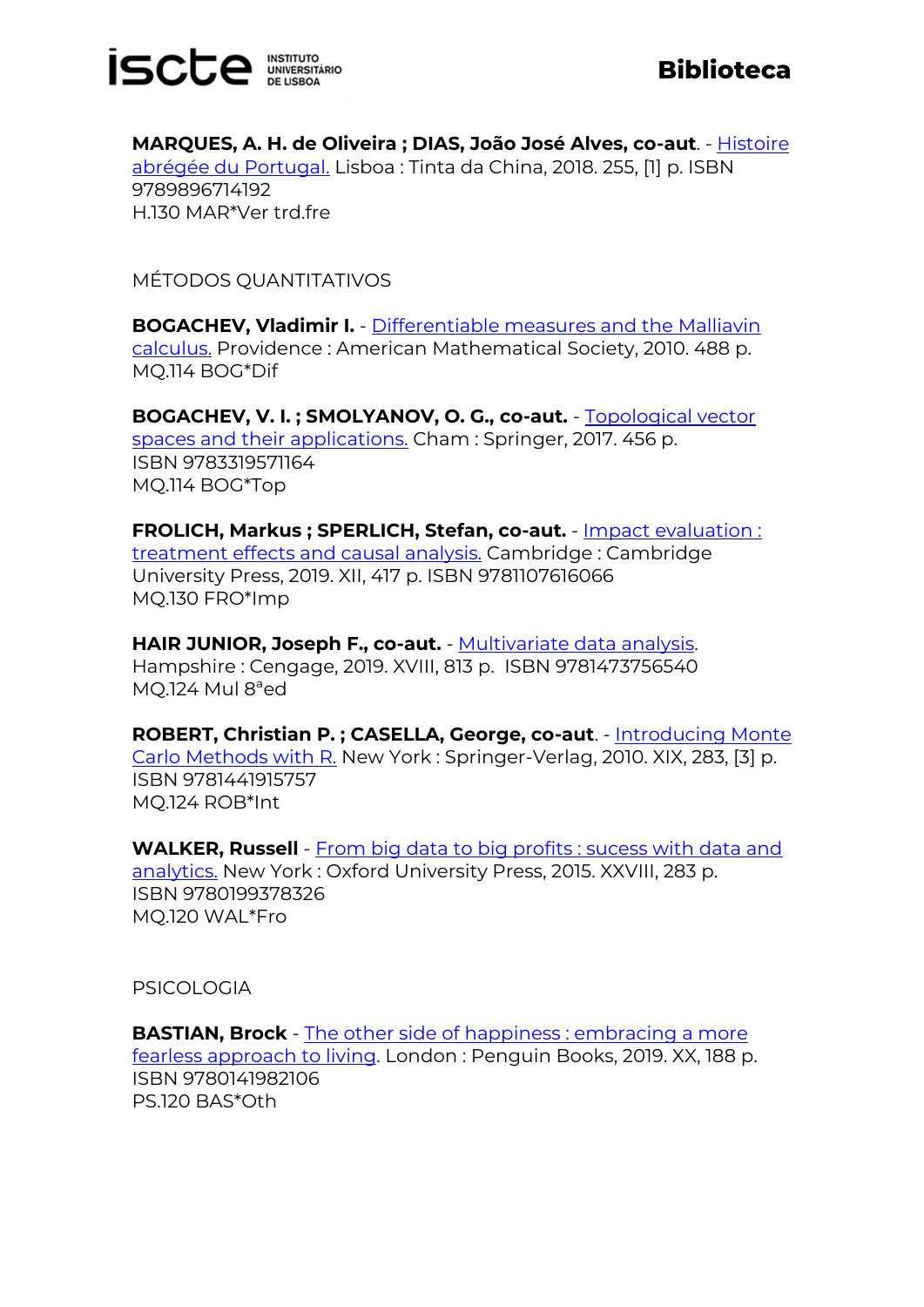

**CURRAL, Luís, ed. lit.** - [Caos e complexidade : novos conceitos para a](https://catalogo.biblioteca.iscte-iul.pt/cgi-bin/koha/opac-detail.pl?biblionumber=104928)  [gestão das organizações.](https://catalogo.biblioteca.iscte-iul.pt/cgi-bin/koha/opac-detail.pl?biblionumber=104928) Lisboa : Editora RH, 2016. 106, [10] p. ISBN 9789728871611 PS.141 Cao

**DEAUX, Kay, ed. lit. ; SNYDER, Mark, ed. lit.** - [The Oxford handbook of](https://catalogo.biblioteca.iscte-iul.pt/cgi-bin/koha/opac-detail.pl?biblionumber=104194)  [personality and social psychology.](https://catalogo.biblioteca.iscte-iul.pt/cgi-bin/koha/opac-detail.pl?biblionumber=104194) Oxford : Oxford Univ. Press, 2012. XVII, 858 p. ISBN 9780195398991 PS.120 Oxf,3

**ELLEMERS, Naomi, compil.** - [World of difference : a moral](https://catalogo.biblioteca.iscte-iul.pt/cgi-bin/koha/opac-detail.pl?biblionumber=105268) perspective [on social inequality.](https://catalogo.biblioteca.iscte-iul.pt/cgi-bin/koha/opac-detail.pl?biblionumber=105268) Amsterdam : Amsterdam University Press, 2017. 136 p. ISBN 9789462984028 PS.120 Wor

**LOWMAN, Rodney L. ; COOPER, Stewart E., co-aut.** - [The ethical](https://catalogo.biblioteca.iscte-iul.pt/cgi-bin/koha/opac-detail.pl?biblionumber=105142)  [practice of consulting psychology.](https://catalogo.biblioteca.iscte-iul.pt/cgi-bin/koha/opac-detail.pl?biblionumber=105142) Washington : American Psychological Association, 2018. XII, 167 p. ISBN 9781433828096 PS.140 LOW\*Eth

**MAJOR, Brenda, ed. lit. ; DOVIDIO, John F., ed. lit. ; LINK, Bruce G., ed. lit.** - [The Oxford handbook of stigma, discrimination, and health.](https://catalogo.biblioteca.iscte-iul.pt/cgi-bin/koha/opac-detail.pl?biblionumber=105330) Oxford : Oxford University Press, 2018. XX, 556 p. ISBN 9780190243470 PS.120 Oxf,2

**MASON, Pip** - [Health behavior change : a guide for practitioners.](https://catalogo.biblioteca.iscte-iul.pt/cgi-bin/koha/opac-detail.pl?biblionumber=105146) London : Churchill Livingstone, 2019. XIV, 230 p. ISBN 9780702077562 PS.122 MAS\*Hea

**OGDEN, Jane** - [Health psychology : a textbook.](https://catalogo.biblioteca.iscte-iul.pt/cgi-bin/koha/opac-detail.pl?biblionumber=105332) London : McGraw-Hill, 2019. XXVII, 515 p. ISBN 9781526847126 PS.122 OGD\*Hea

**OLIFFE, John L., ed. lit. ; GREAVES, Lorraine, ed. lit.** - [Designing and](https://catalogo.biblioteca.iscte-iul.pt/cgi-bin/koha/opac-detail.pl?biblionumber=105064)  [conducting gender, sex and health research.](https://catalogo.biblioteca.iscte-iul.pt/cgi-bin/koha/opac-detail.pl?biblionumber=105064) London : Sage, 2012. XIX, 257, [3] p. ISBN 9781412982436 PS.122 Des

**SARAFINO, Edward P. ; SMITH, Timothy W., co-aut.** - [Health](https://catalogo.biblioteca.iscte-iul.pt/cgi-bin/koha/opac-detail.pl?biblionumber=105333) 

[psychology : biopsychosocial interactions.](https://catalogo.biblioteca.iscte-iul.pt/cgi-bin/koha/opac-detail.pl?biblionumber=105333) New York : John Wiley, 2017. XVIII, 547 p. ISBN 9781119586937 PS.122 SAR\*Hea 9ªed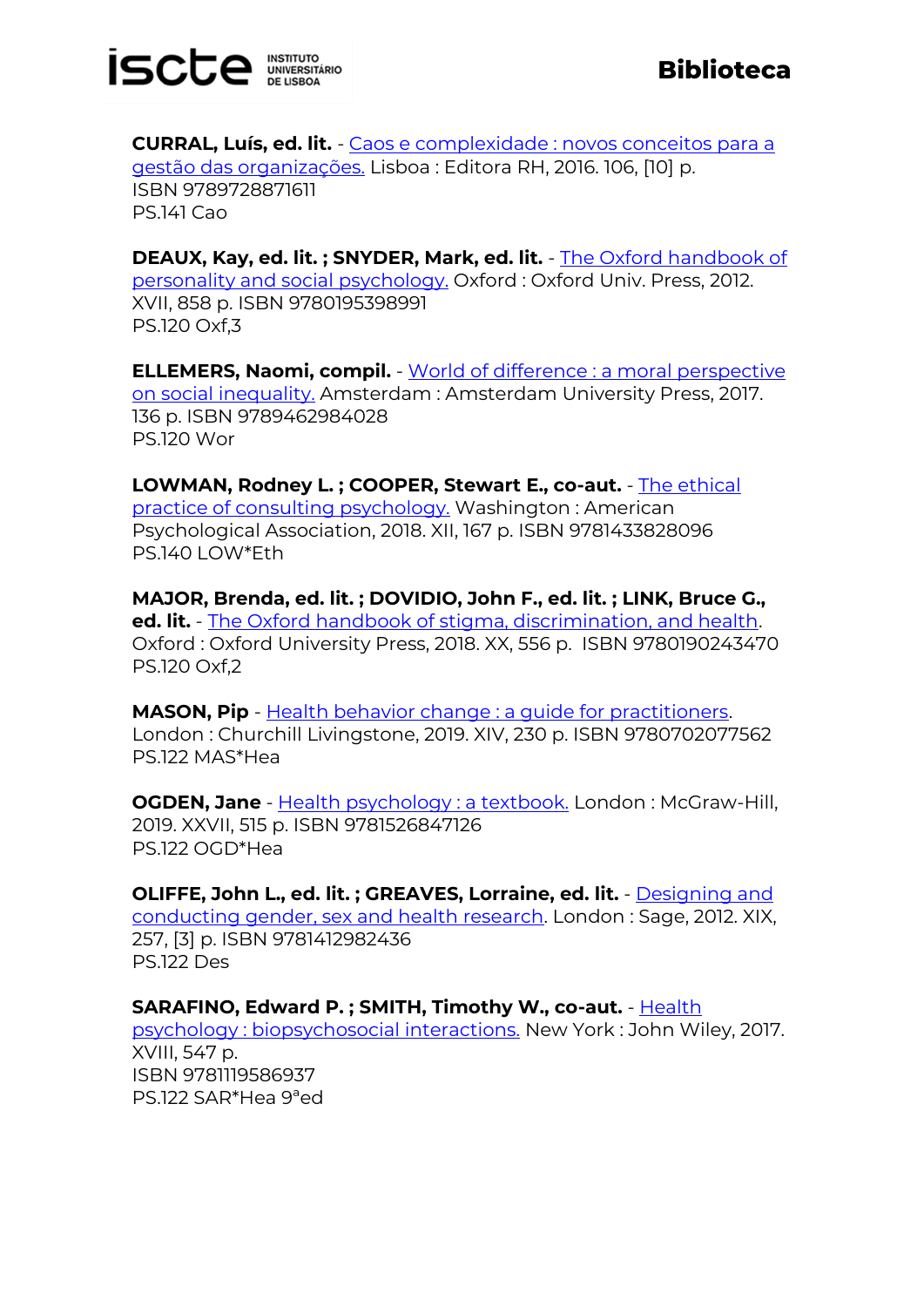

**SOCIOLOGIA** 

**DÂMASO, Eduardo** - [Corrupção : breve história de um crime que](https://catalogo.biblioteca.iscte-iul.pt/cgi-bin/koha/opac-detail.pl?biblionumber=105222)  [nunca existiu.](https://catalogo.biblioteca.iscte-iul.pt/cgi-bin/koha/opac-detail.pl?biblionumber=105222) Lisboa : Objectiva, 2019. 342 p. ISBN 978989665 S.207 DÂM\* Cor

**FRASER, Nancy** - [Fortunes of feminism : from state-managed](https://catalogo.biblioteca.iscte-iul.pt/cgi-bin/koha/opac-detail.pl?biblionumber=104814)  [capitalism to neoliberal crisis.](https://catalogo.biblioteca.iscte-iul.pt/cgi-bin/koha/opac-detail.pl?biblionumber=104814) London : Verso, 2013. 248 p. ISBN 9781844679843 S.154 FRA\*For

**GOMES, Pedro Marques** - [Breve história do Partido Socialista.](https://catalogo.biblioteca.iscte-iul.pt/cgi-bin/koha/opac-detail.pl?biblionumber=105093) Lisboa : Público, 2019. 131 p. ISBN 9789895409778 S.195 GOM\*Bre

**MASON, Paul** - [Um futuro livre e radioso : uma defesa apaixonada da](http://catalogo.biblioteca.iscte-iul.pt/cgi-bin/koha/opac-detail.pl?biblionumber=105220)  [humanidade.](http://catalogo.biblioteca.iscte-iul.pt/cgi-bin/koha/opac-detail.pl?biblionumber=105220) Lisboa : Penguim, 2019. 463 p. ISBN 9789896658854 S.143 MAS\*Fut

**PARIS, André ; MARCHI, Riccardo, co-aut. ; RAIMUNDO, Filipa, coaut.** - [Breve história do CDS -](https://catalogo.biblioteca.iscte-iul.pt/cgi-bin/koha/opac-detail.pl?biblionumber=105095) Partido Popular. Lisboa : Público, 2019. 131 p. ISBN 9789895409792 S.195 PAR\*Bre

**PINKER, Steven** - [O Iluminismo agora : em defesa da razão, ciência,](https://catalogo.biblioteca.iscte-iul.pt/cgi-bin/koha/opac-detail.pl?biblionumber=105353)  [humanismo e progresso.](https://catalogo.biblioteca.iscte-iul.pt/cgi-bin/koha/opac-detail.pl?biblionumber=105353) Lisboa : Editorial Presença, 2018. 598 p. ISBN 9789722362672 S.143 PIN\*Ilu

**POLLOCK III, Phillip H. ; EDWARDS, Barry C., ed. lit.** - [The essentials](https://catalogo.biblioteca.iscte-iul.pt/cgi-bin/koha/opac-detail.pl?biblionumber=105388)  [of political analysis.](https://catalogo.biblioteca.iscte-iul.pt/cgi-bin/koha/opac-detail.pl?biblionumber=105388) Thousands Oaks : CQ Press, 2020. XXVI, 342 p. ISBN 9781506379616 S.191 POL\*Ess 6ªed

**RAFORD, Noah, ed. lit. ; TRABULSI, Andrew, ed. lit.** - [Warlords, Inc. :](https://catalogo.biblioteca.iscte-iul.pt/cgi-bin/koha/opac-detail.pl?biblionumber=105090)  [black markets, broken states, and the rise of the warlord entrepreneur.](https://catalogo.biblioteca.iscte-iul.pt/cgi-bin/koha/opac-detail.pl?biblionumber=105090) Berkeley : North Atlantic Books, 2015. XXII, 234 p. ISBN 9781583949016 S.191 War

**REIS, Joana** - [Breve história do Partido Comunista Português.](https://catalogo.biblioteca.iscte-iul.pt/cgi-bin/koha/opac-detail.pl?biblionumber=105094) Lisboa : Público, 2019. 102 p. ISBN 9789895409785 S.195 REI\*Bre